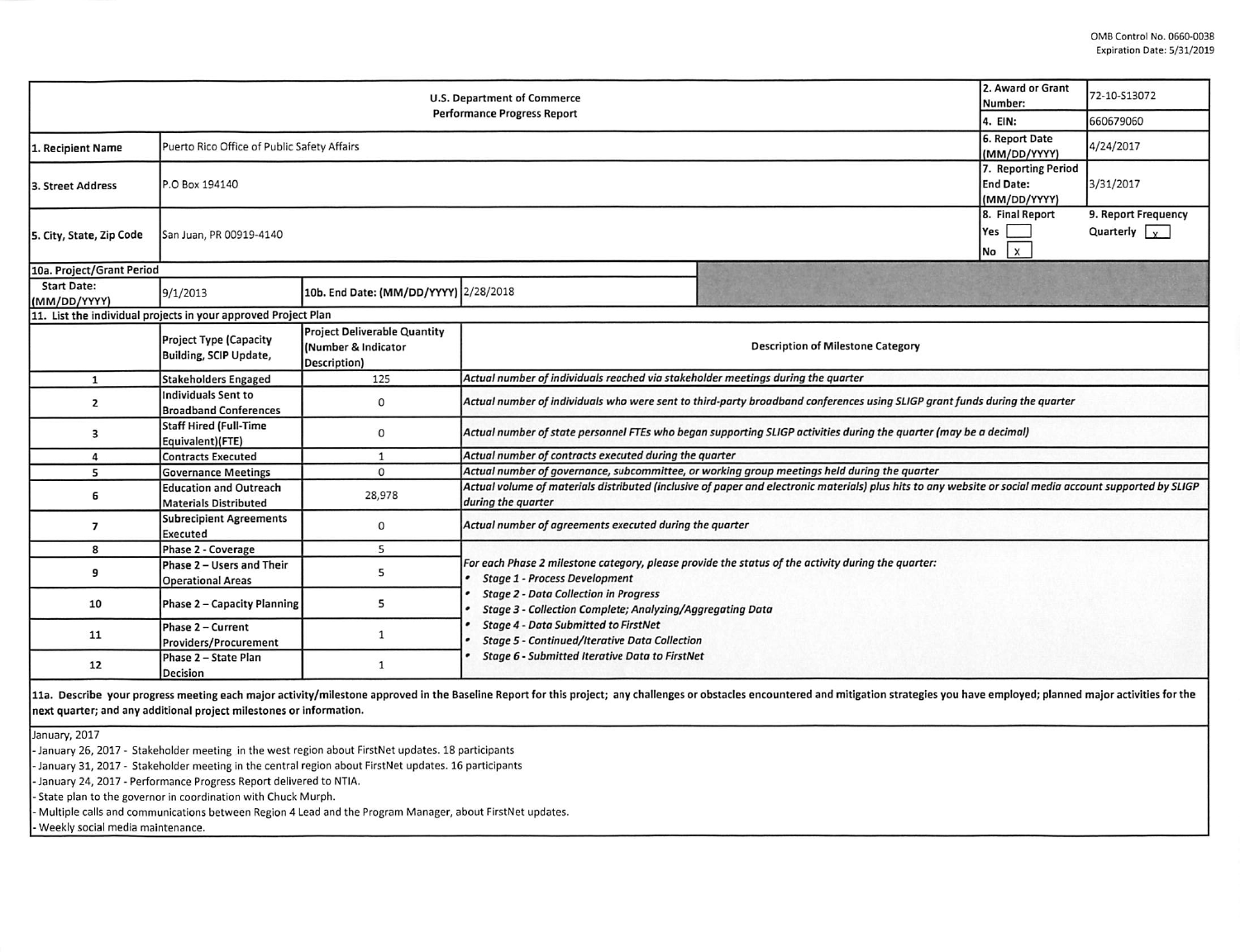## February, 2017

- February 1, 2017 Stakeholder meeting in the south region about FirstNet updates. 23 participants
- February 7, 2017 Stakeholder meeting In the north region about FirstNet updates. 21 participants
- February 8, 2017 Private sector stakeholder meeting about the FirstNet and updates of the proyect. 5 participants
- February 9, 2017 Stakeholder meeting in the east region about FirstNet updates. 19 participants
- February 16, 2017 Stakeholder meeting in the north (Metro 1) region about FlrstNet updates. 23 participants
- The program manager created an lnfographic roadmap about the FirstNet activities in the first 100 days post award contract.
- The program manager work with the RFP for the supplies maintenance of the new SUGP multifunctional printer, that is used to print FirstNet material for the conferences.
- We participate in the SUGP Quaterly Cati. (2/15/2017)
- The program manager have a meeting with the acting director about the SUGP narrative budget, the organization chart, and the new AOR. (2/21/2017)
- Weekly social media maintenance. (@PRFirstNet Twitter/Facebook)
- Read the weekly FirstNet updates from Kenzie Capece.

## March, 2017

- Preparation of a new informative material using "FactSheets" from the FirstNet website.
- Sharing information and videos, like the "The Evolution of FirstNet" through the social media.
- The program manager work with a new supplies replacement contract for the SLIGP multifunctional printer.
- We sent to NTIA the information related to our new AOR.
- Sharing information through the social media from the article "FirstNet Major Milestone with Opening of Test Lab".
- The program manager participated In the "FirstNet preparation Webinar about the State Planning Process".
- We attend at the Firstnet board & Comittee Meeting teleconference.
- The program manager do the reservation for the PSCR activity in June, 2017.

11b. If the project team anticipates requesting any changes to the approved Baseline Report in the next quarter, describe those below. Note that any substantive changes to the Baseline Report must be approved by the Depart **Commerce before Implementation.** 

No changes anticipated.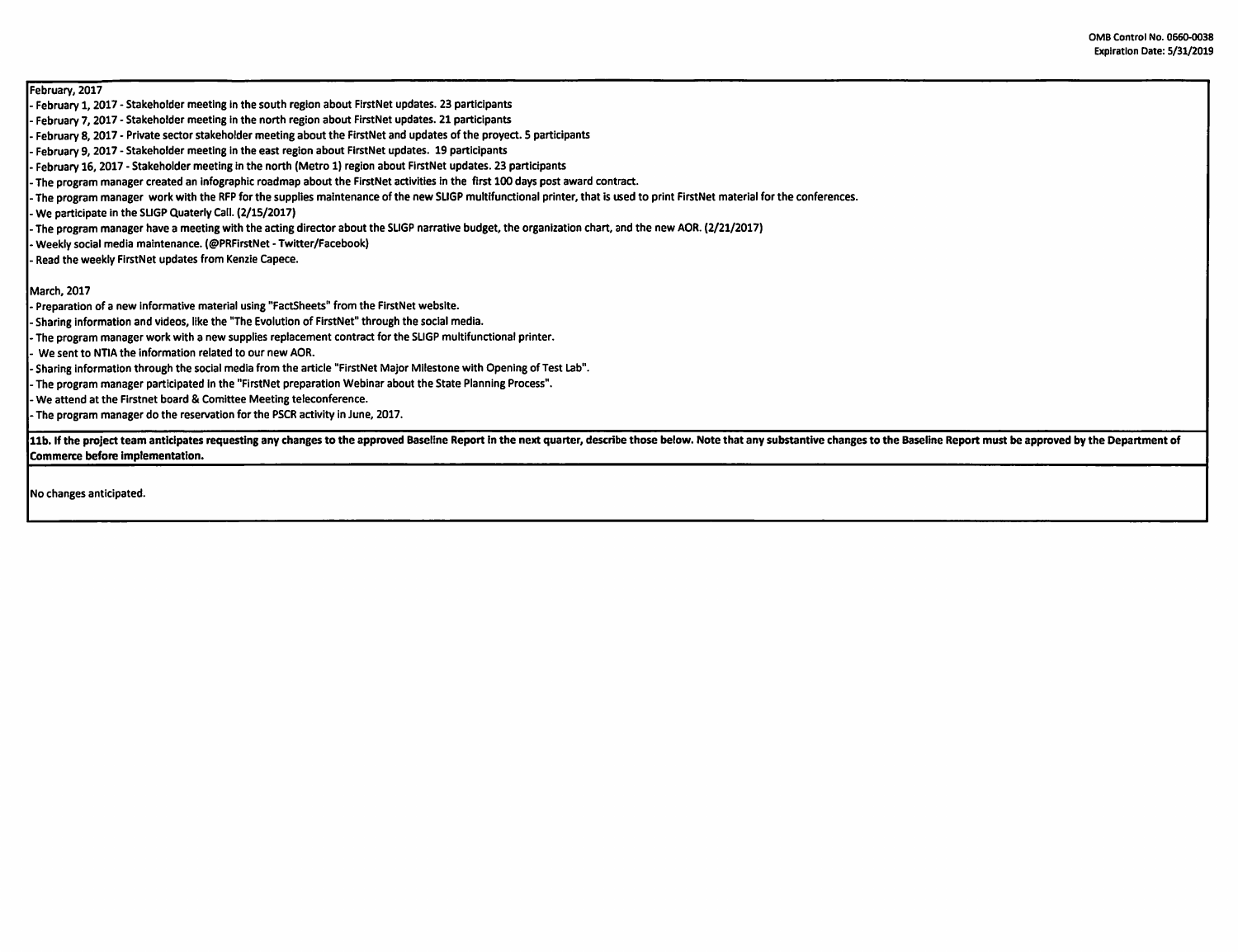11c. Provide any other information that would be useful to NTIA as it assesses this project's progress.

We continue to use social media (twitter and facebook), emails and phone calls to reach and engage more people, public in general and public safety personnel and bring to them the most updated information about FirstNet.

**11d. Describe any success stories or best practices you have identified. Please be as specific as possible.** 

26.5K impresions over 3 month period according to twitter analytics. It means that more people heard about FirstNet, have been reached, and engage. In Facebook 1,853 people were reached in the same period.

12. Personnel

12a. If the project is not fully staffed, describe how any lack of staffing may impact the project's time line and when the project will be fully staffed.

In the next quarter we will have a new Program Manager and a new Technology Officer to asslts with the SLIGP activities.

|                                                 |                                                                             | 12b. Staffing Table - Please include all staff that have contributed time to the project. Please do not remove individuals from this table. |                          |                      |                                             |                   |                 |                                                |                                          |  |
|-------------------------------------------------|-----------------------------------------------------------------------------|---------------------------------------------------------------------------------------------------------------------------------------------|--------------------------|----------------------|---------------------------------------------|-------------------|-----------------|------------------------------------------------|------------------------------------------|--|
| <b>Job Title</b>                                | FTE%                                                                        | <b>Project (s) Assigned</b>                                                                                                                 |                          |                      |                                             |                   |                 |                                                |                                          |  |
| <b>SLIGP Program Manager</b>                    | 55%                                                                         | Develop and coordinate outreach and educations plans to Puerto Rico public safety community.                                                |                          |                      |                                             |                   |                 |                                                |                                          |  |
| <b>Grant Administrator</b>                      | 30%                                                                         | Provide grant management support, managing the project's budget, and ensuring that the grant activities are completed on time.              |                          |                      |                                             |                   |                 |                                                |                                          |  |
| Financial Coordinator                           | 25%                                                                         | Produce financial statements, oversight transactions and implementing audit systems.                                                        |                          |                      |                                             |                   |                 |                                                |                                          |  |
| <b>SWIC</b>                                     | 20%                                                                         | Implementation a statewide vision for interoperability.                                                                                     |                          |                      |                                             |                   |                 |                                                |                                          |  |
| <b>SPOC</b>                                     | 0%                                                                          | Primary point of contact for NTIA and FirstNet.                                                                                             |                          |                      |                                             |                   |                 |                                                |                                          |  |
| 13. Subcontracts (Vendors and/or Subrecipients) |                                                                             |                                                                                                                                             |                          |                      |                                             |                   |                 |                                                |                                          |  |
|                                                 |                                                                             | 13a. Subcontracts Table - Include all subcontractors. The totals from this table must equal the "Subcontracts Total" in Question 14f.       |                          |                      |                                             |                   |                 |                                                |                                          |  |
| Name                                            |                                                                             | <b>Subcontract Purpose</b>                                                                                                                  | Type<br>(Vendor/Subrec.) | RFP/RFQ Issued (Y/N) | <b>Contract</b><br><b>Executed</b><br>(Y/N) | <b>Start Date</b> | <b>End Date</b> | <b>Total Federal Funds</b><br><b>Allocated</b> | <b>Total Matching Funds</b><br>Allocated |  |
| Data Supplies Corp                              | Multifunctional Printer Supplies Replacement                                |                                                                                                                                             | Vendor                   | Y                    | Y                                           | 3/17/2017         | 2/28/2018       | \$0.00                                         | \$2,999.60                               |  |
| Cybertech Solutions                             | <b>Outreach and Educational Efforts - Web Design</b>                        |                                                                                                                                             | Vendor                   | v                    | v                                           | 2/1/2016          | 5/31/2017       | \$44,662.00                                    | \$8,058.00                               |  |
| Lex Santos                                      | Project Management/Technical Advisor                                        |                                                                                                                                             | lVendor                  | Interviews           | Y                                           | 8/17/2015         | 8/31/2015       | \$103,600.00                                   | \$0.00                                   |  |
| Andés F. Márquez                                | Daa Collector                                                               |                                                                                                                                             | Vendor                   | Interviews           | v                                           | 8/17/2015         | 9/30/2015       | \$4,800.00                                     | \$0.00                                   |  |
| Frances T. Vázquez                              | Data Collector                                                              |                                                                                                                                             | Vendor                   | <b>Interviews</b>    | v                                           | 8/17/2015         | 9/30/2015       | \$4,800.00                                     | \$0.00                                   |  |
| <b>TBD</b>                                      | Planning/Legal Consultant/Engineering Organization                          |                                                                                                                                             | Vendor                   | N                    | N                                           | <b>TBD</b>        | TBD             | \$401,381.00                                   | \$181,885.00                             |  |
| TBD                                             | <b>Outreach and Educational Efforts - Web Design</b>                        |                                                                                                                                             | Vendor                   | N                    | N                                           | <b>TBD</b>        | <b>TBD</b>      | \$224,381.00                                   | \$40,567.00                              |  |
| TBD.                                            | Legal Services                                                              |                                                                                                                                             | lVendor                  | N                    | N                                           | <b>TBD</b>        | <b>TBD</b>      | \$12,000.00                                    | \$0.00                                   |  |
| <b>RBD</b>                                      | <b>Grant Writing Services</b>                                               |                                                                                                                                             | <b>Vendor</b>            | Y                    |                                             | 3/14/2013         | 6/30/2013       | \$10,200.00                                    | \$0.00                                   |  |
|                                                 | 13b. Describe any challenges encountered with vendors and/or subrecipients. |                                                                                                                                             |                          |                      |                                             |                   |                 |                                                |                                          |  |
| None                                            |                                                                             |                                                                                                                                             |                          |                      |                                             |                   |                 |                                                |                                          |  |